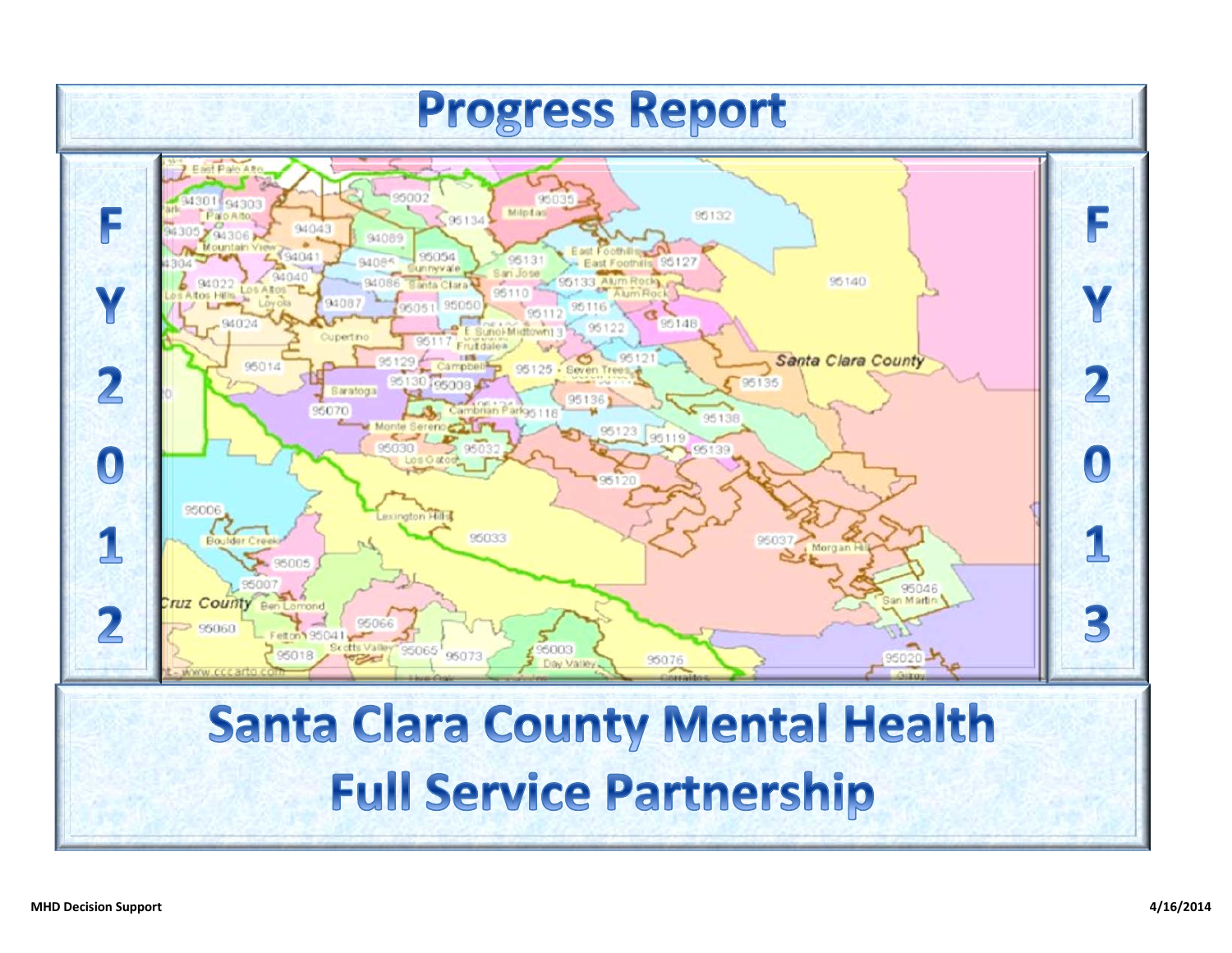## **Background**

In November 2004, California voters approved Proposition 63, which became the Mental Health Services Act (MHSA). The MHSA has five components, each addressing a particular need identified as an essential element that will help consumers of mental health services move toward wellness and recovery. Key emphasis is placed on reducing negative outcomes that may result from untreated mental illness, such as incarcerations, school dropouts, unemployment, and homelessness. One of the main MHSA components is Community Services and Supports (CSS). The basis for CSS is the concept, "whatever it takes," to meet the mental health needs of those who are un-served and underserved. In Santa Clara County (SCC), part of CSS was developed into five Full Service Partnership (FSP) groups, as follows:

 $\triangleright$  Children/Youth FSP is a comprehensive program for children and youth, ages 0-15 years old, which combines critical core services within a Wraparound Model and incorporates age-appropriate elements from Transition to Independence approach. The target population is juvenile justice-involved and African-American, Native American and Latino children and youth, with priority consideration for those at risk of, or returning from, out-of-home placement and children and youth with multiple episodes of emergency psychiatric services and hospitalizations.

 $\triangleright$  Transitional Age Youth (TAY) FSP is a comprehensive program for transitional age youth, ages 16-25 years old, which combines components from the Wraparound Model, AB2034, and Transition to Independence approach, in a framework that addresses the transition needs of this young adult population.

 $\triangleright$  Adult FSP is a comprehensive program for adults, ages 26-59 years old, which is based on the AB2034 philosophy that provides treatment, case management, and community resources necessary to meet the needs of each individual's life circumstance.

 $\triangleright$  Older Adult (OA) FSP is a comprehensive program for older adults, ages 60 years old and above, which was designed to meet the needs of older adults with Serious Mental lllness. Some of these needs include: psychiatric, stable housing, hospital services, and addressing the risk of emotional or physical harm.

 Criminal Justice System (CJS) FSP. This is a comprehensive program for Criminal Justice System involved TAY and adults, ages 18-59 years old. This is a program of the Mental Health Department, in partnership with the CJS, to achieve the consumer's individual wellness and recovery goals. The FSP engages CJS involved consumers, including those who are dually-diagnosed.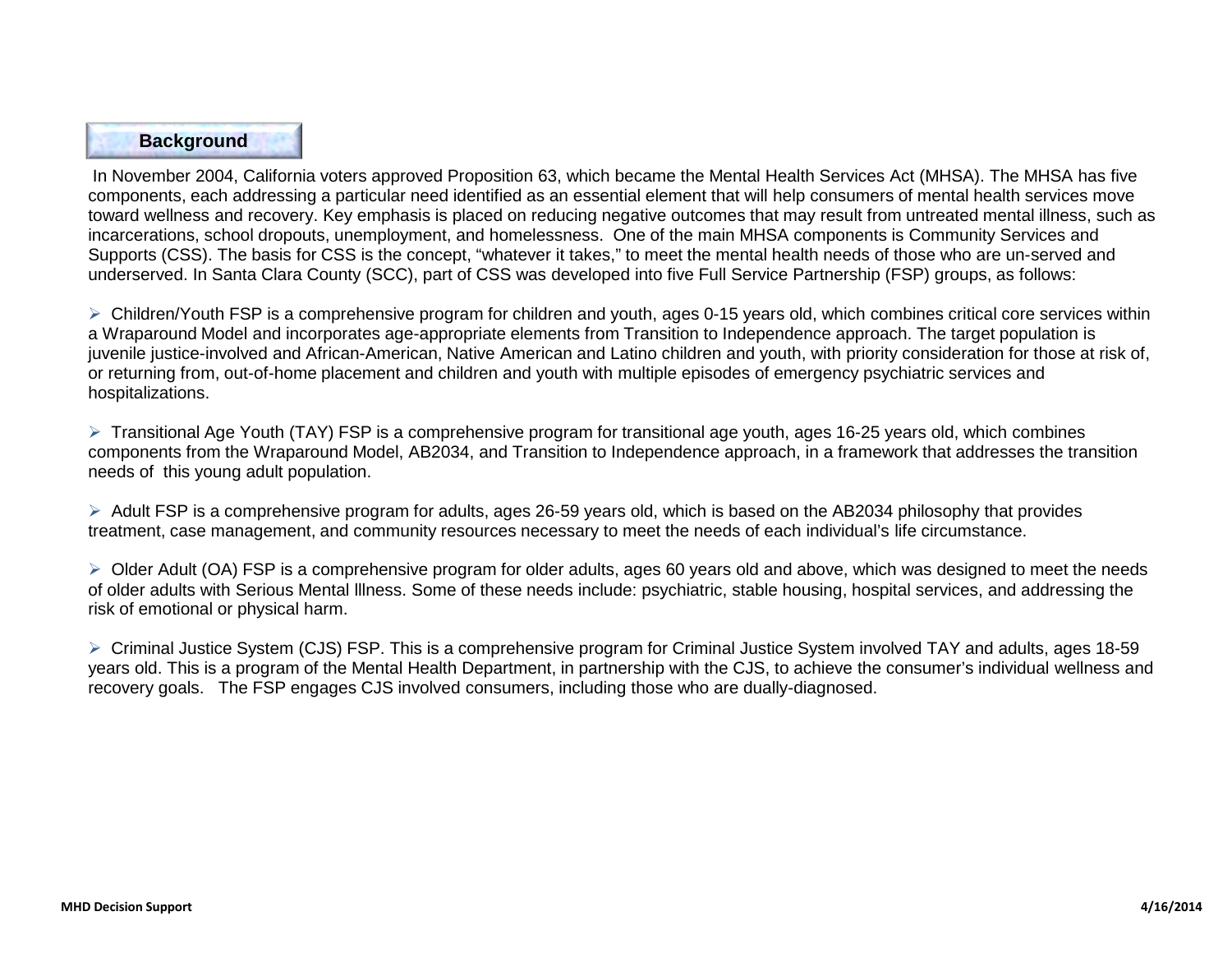**Project Summary**

#### **Study Objective**

The report of the FY2012 and FY2013 FSP programs focused on four primary questions:

- *1. Are FSP programs meeting contracted target capacities for consumer services?* The data show that the Santa Clara County FSP programs are able to deliver services beyond contracted target capacities for consumer services in FY2012 and more so in FY2013.
- *2. How do the FSP services impact FSP consumers with: emergency psychiatric services (EPS), psychiatric hospital admissions, and arrests, prior to their enrollment in the FSP program?* 
	- *a) FSP consumers with emergency psychiatric services:* 
		- *In comparing the total number of EPS admissions, a year before FSP enrollment, and a year after FSP enrollment, the data for Children/Youth, TAY FSP, Adult FSP, Older Adult FSP, and CJS FSP show a decline in the number of EPS admissions a year after FSP enrollment.*
		- *Among consumers who received at least a year of FSP services, the data show that the rate of EPS admissions a year after FSP enrollment declined, between 4% and 64% . Overall, the total reduction rate was 21%, at the consumer level.*
	- *b) FSP consumers with psychiatric hospital admissions:* 
		- *In comparing the unduplicated consumer number of Barbara Arons Pavilion (BAP) and contracted hospital inpatient admissions, a year before FSP enrollment, with a year after FSP enrollment, the data show an overall percentage decrease of 27% in BAP and contracted hospital inpatient admissions a year after FSP enrollment for all FSP programs.*
		- *The total number of psychiatric admissions a year after FSP enrollment, compared with the total number of psychiatric admissions a year before FSP enrollment, show that the rate of admissions declined for TAY FSP, Adult FSP, Older Adult FSP,and CJS FSP between 24% and 45%. Children/Youth FSP increased by 31%. Overall, the reduction rate was 29% of unduplicated consumer numbers of psychiatric admissions in county and contracted psychiatric hospitals, a year after FSP enrollment.*
	- *c) FSP consumers with arrests:* 
		- *Among consumers who received at least a year of FSP services, the data shows that the number of self-reported unduplicated consumers with arrests declined for Adult FSP and CJS FSP, 15% and 33% respectively . Older Adult FSP remained unchanged at 0%. Child FSP and TAY FSP increased by 17% and 100% respectively. Overall the number of arrests declined by 2%.*
		- *The total duplicate consumer arrests a year after FSP enrollment, compared with those a year before FSP enrollment, show a*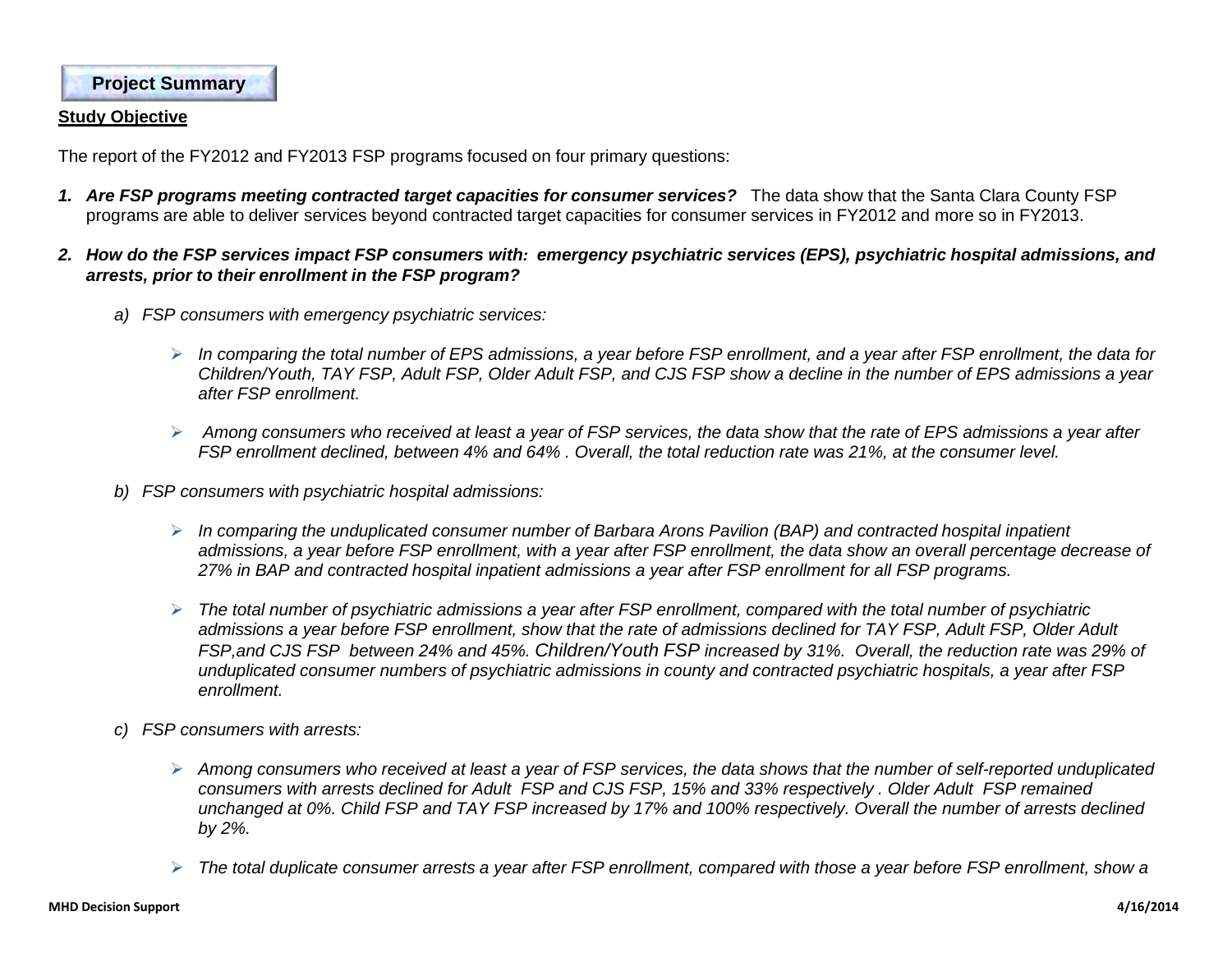*p y , p y , lower number for Children/Youth FSP, TAY FSP, Adult FSP, Older Adult FSP, and CJS FSP.* 

### *3. What happens to consumers after discharge from FSP services? Are they back and readmitted to the FSP program, or readmitted to EPS, or to a psychiatric hospital, such as BAP, or rearrested?*

*As a percent of unduplicated number of FSP consumers disharged, the data show that:*

- *EPS admission was between 0% and 29% across the five programs, with the lowest EPS readmission in Children/Youth FSP (0% ) and the highest in Adult FSP (29%). Overall EPS readmission was 29%.*
- *BAP and Inpatient admission was between 0% and 83% across the five programs, with the lowest BAP and Inpatient readmission in Children/Youth (0%) and the highest in Adult FSP (83%). Overall BAP and Inpatient readmission was 13%.*
- *FSP readmission was between 7% and 48% across the five programs, with the lowest FSP readmission in Older Adult FSP (7%) and the highest in CJS (48%). Overall FSP readmission was 31%.*

#### *4. What is the racial/ethnic penetration rate among consumers being served by the FSP program?*

*The five major racial/ethnic groups depicted in the FSP Report are White, Hispanic, Black/African American, Asian/Pacific Islander and Native American. The FSP consumers who did not fall under any of these groups were identified as "Mixed Race," "Other Race" and "Unknown." The racial/ethnic penetration rate among FSP consumers changed in FY2013, when compared with the penetration rate in FY2012.* 

- *There was an decrease in White FSP consumers in FY2013 (29%) compared to FY2012 (33%).*
- *There was an increase in Hispanic FSP consumers, albeit slightly (38% in FY2013 versus 35% in FY2012).*
- *There was an decrease in Black/African American FSP in FY2013 (10%) and FY2012 (11%).*
- *Native American FSP consumers also decreased, albeit slightly at (2% in FY2013 and 3% in FY2012).*
- *Asian/Pacific Islander FSP consumers also decreased, albeit slightly at (11% in FY2013 and 10% in FY2012).*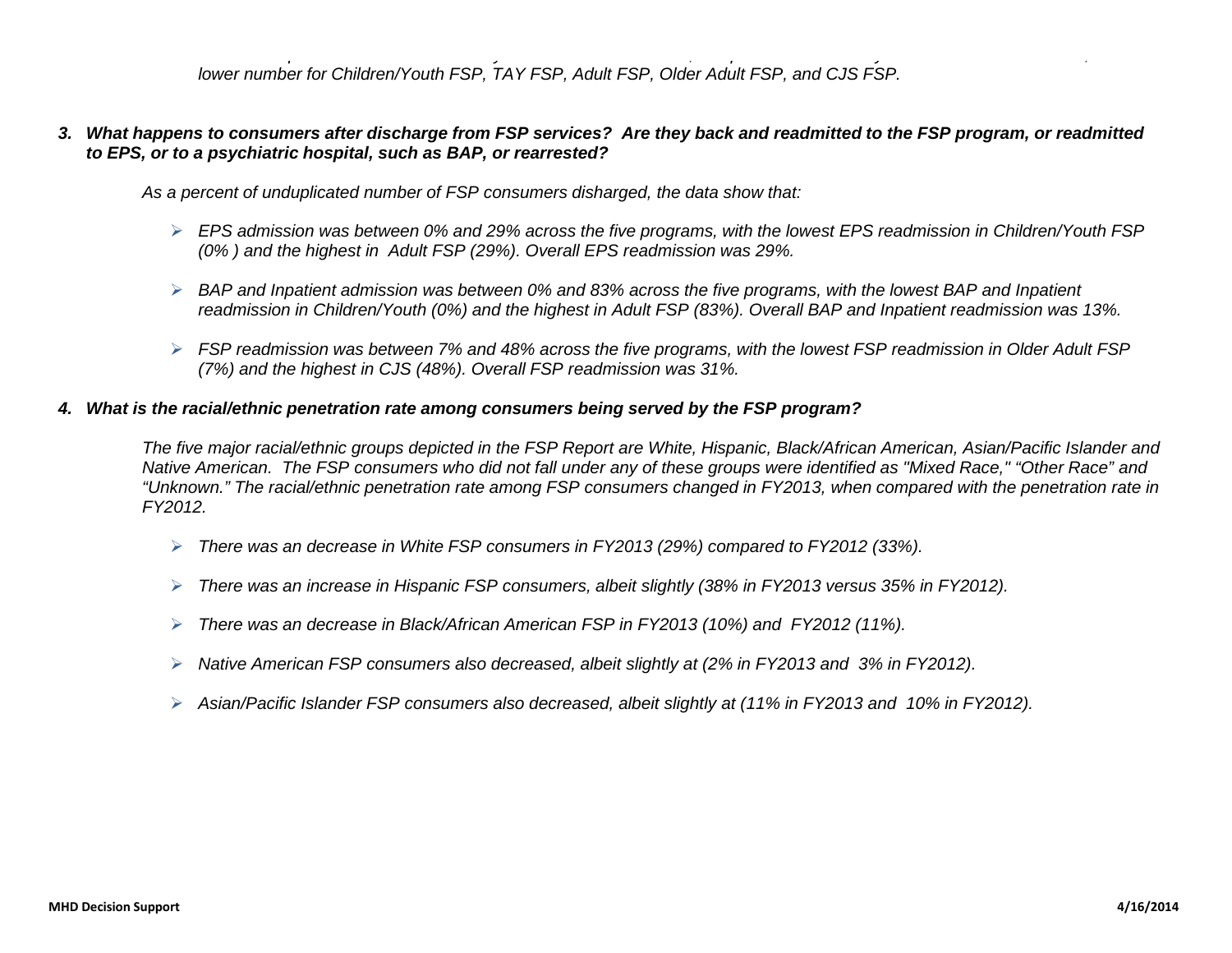**Data Source and Collection Procedure**

### **Data Source and Collection Procedure.**

Data sources include:

ł

- Mental Health Department's Unicare system.
- Santa Clara Valley Medical Center's Invision system.
- The State of California's Information Technology Web Services' (ITWS) MHSA Data Collection and Reporting (DCR) Database system, part of the State's Performance Outcomes & Quality Improvement (POQI) system.

Data on FSP consumer admissions, discharges, and total number of consumers served were extracted out of Unicare for FY2012 and FY2013. County Data on admissions for EPS and BAP were extracted out of Invision, and arrests were extracted out of the State's ITWS/DCR, in addition to Unicare. Invision is the Santa Clara Valley Medical Center's electronic database system.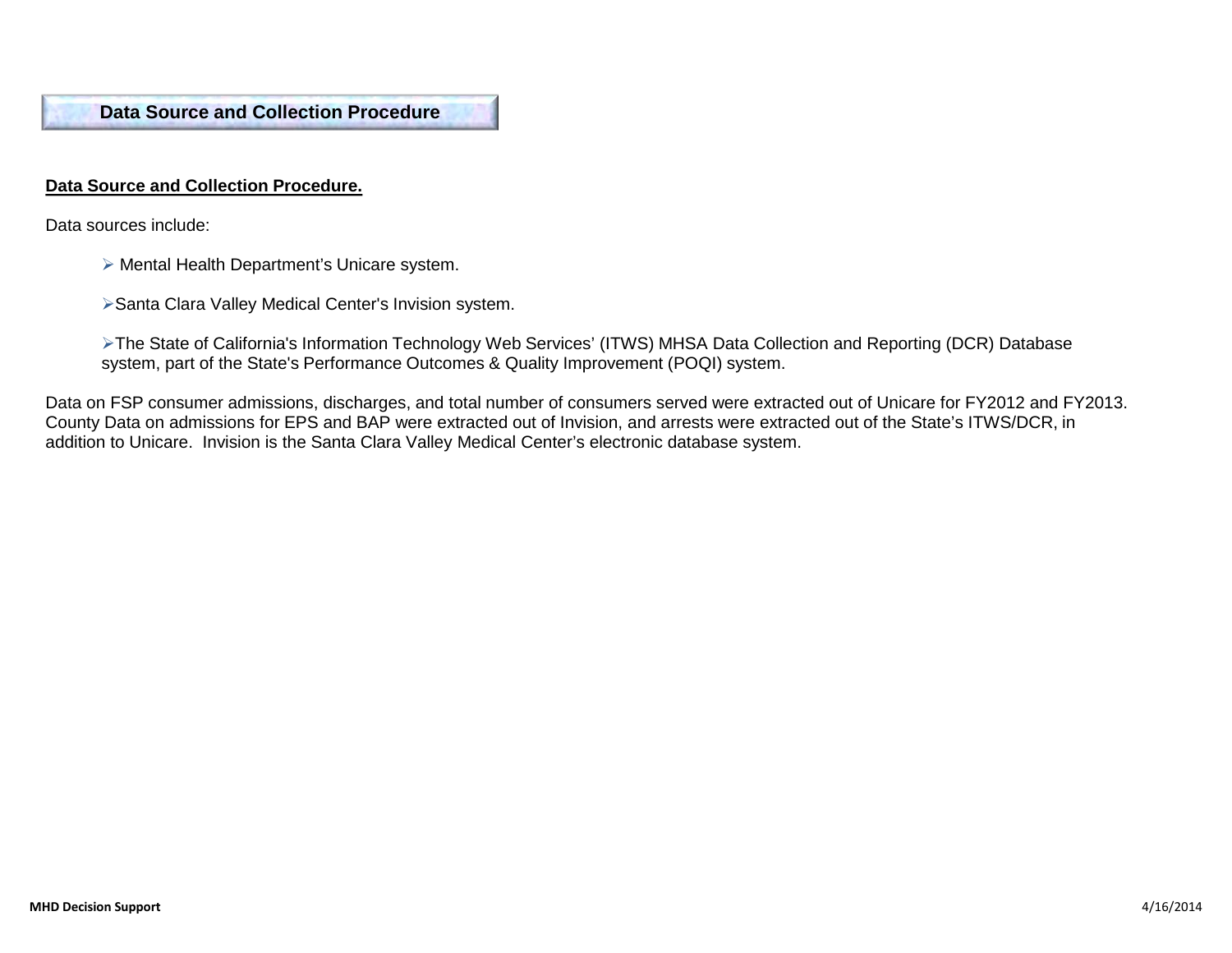#### **QUESTION 1 Are FSP programs meeting contracted capacities for consumer services?**

**Table 1 Contracted Capacities and Number of FSP Consumers Served**

|                    |                        | July 1, 2011 - June 30, 2012 (FY2012)       |                                  |                                      |                        |                                             |                                  | July 1, 2012 - June 30, 2013 (FY2013) |
|--------------------|------------------------|---------------------------------------------|----------------------------------|--------------------------------------|------------------------|---------------------------------------------|----------------------------------|---------------------------------------|
| <b>FSP Program</b> | Contracted<br>Capacity | Number of<br>Newly<br>Enrolled<br>Consumers | Number of<br>Consumers<br>Served | Number of<br>Discharged<br>Consumers | Contracted<br>Capacity | Number of<br>Newly<br>Enrolled<br>Consumers | Number of<br>Consumers<br>Served | Number of Discharged<br>Consumers     |
| Children/Youth     | 60                     | 47                                          | 116                              | 55                                   | 60                     | 134                                         | 194                              | 48                                    |
| <b>TAY</b>         | 70                     | 72                                          | 120                              | 55                                   | 70                     | 91                                          | 144                              | 77                                    |
| Adult              | 175                    | 131                                         | 222                              | 42                                   | 175                    | 57                                          | 234                              | 67                                    |
| <b>OA</b>          | 25                     | 16                                          | 39                               | 33                                   | 25                     | 34                                          | 38                               | 11                                    |
| <b>CJS</b>         | 210                    | 175                                         | 271                              | 225                                  | 210                    | 187                                         | 287                              | 144                                   |
| Total              | 540                    | 441                                         | 768                              | 410                                  | 540                    | 503                                         | 897                              | 347                                   |

**Table 1** shows the contracted capacities and number of consumers served in each FSP program in FY2012 and FY2013.

*Data Source: Unicare* 



**Figure 1** illustrates FSP contracted capacities for FY2012 and FY2013, which remained unchanged. However, the number of consumers served in all FSP programs went beyond contracted capacities in both fiscal years.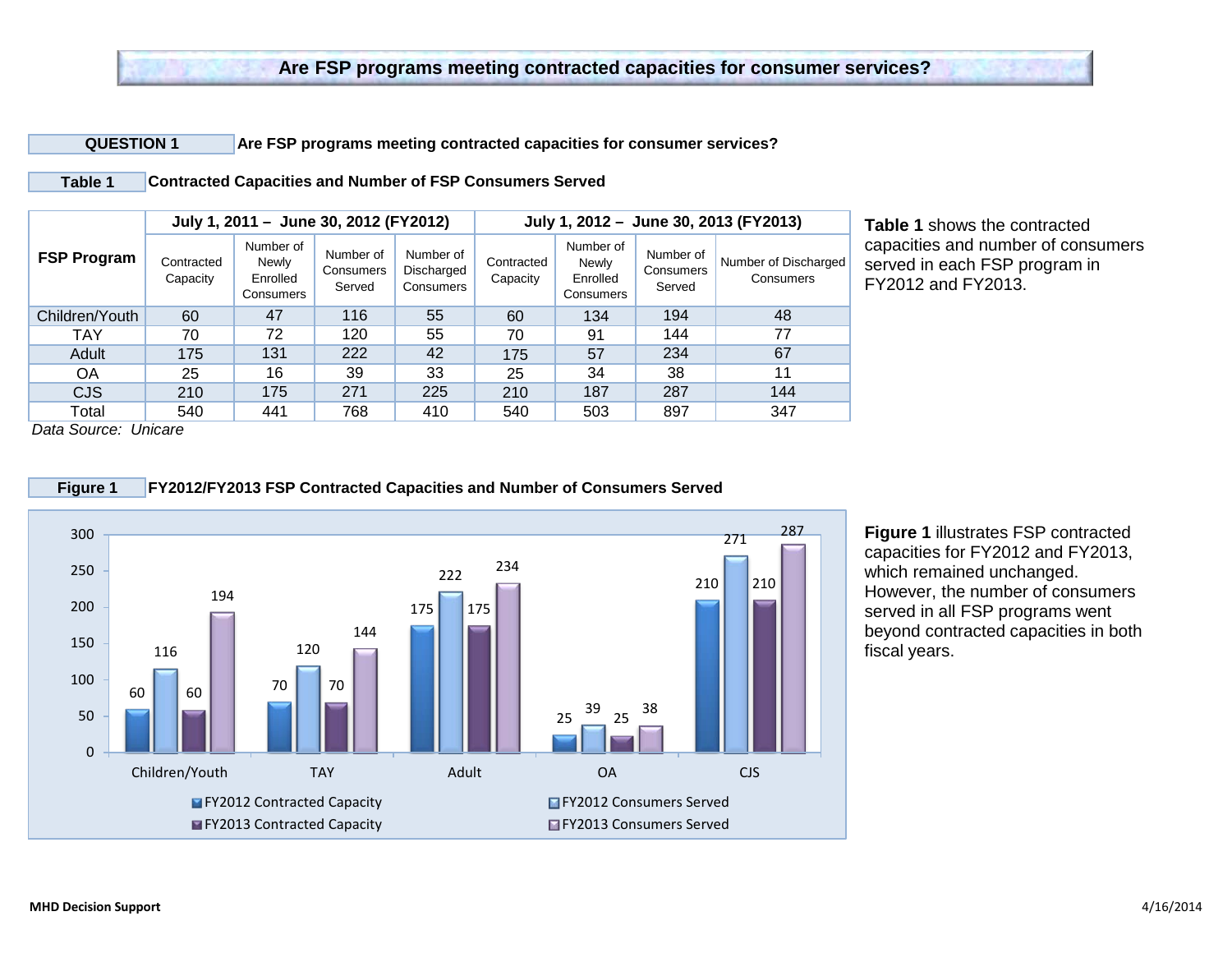#### **Table 2 Consumers Served as a Percent of Capacity**

|                    |                        | July 1, 2011 - June 30, 2012 (FY2012)                 |                                                     |                                                                |                        |                                                       |                                                     | July 1, 2012 - June 30, 2013 (FY2013)                       |
|--------------------|------------------------|-------------------------------------------------------|-----------------------------------------------------|----------------------------------------------------------------|------------------------|-------------------------------------------------------|-----------------------------------------------------|-------------------------------------------------------------|
| <b>FSP Program</b> | Contracted<br>Capacity | Newly<br>Enrolled<br>Consumers<br>as % of<br>Capacity | $%$ of<br>Consumers<br>Served<br>Beyond<br>Capacity | Discharged<br>Consumers<br>as % Newly<br>Enrolled<br>Consumers | Contracted<br>Capacity | Newly<br>Enrolled<br>Consumers<br>as % of<br>Capacity | $%$ of<br>Consumers<br>Served<br>Beyond<br>Capacity | Discharged<br>Consumers as %<br>Newly Enrolled<br>Consumers |
| Children/Youth     | 60                     | 78%                                                   | 93%                                                 | 117%                                                           | 60                     | 223%                                                  | 223%                                                | 36%                                                         |
| <b>TAY</b>         | 70                     | 103%                                                  | 71%                                                 | 76%                                                            | 70                     | 130%                                                  | 106%                                                | 85%                                                         |
| Adult              | 175                    | 75%                                                   | 27%                                                 | 32%                                                            | 175                    | 33%                                                   | 34%                                                 | 118%                                                        |
| <b>OA</b>          | 25                     | 64%                                                   | 56%                                                 | 206%                                                           | 25                     | 136%                                                  | 52%                                                 | 32%                                                         |
| <b>CJS</b>         | 210                    | 83%                                                   | 29%                                                 | 129%                                                           | 210                    | 89%                                                   | 37%                                                 | 77%                                                         |
| Total              | 540                    | 82%                                                   | 42%                                                 | 93%                                                            | 540                    | 93%                                                   | 66%                                                 | 69%                                                         |

**Table 2** presents data on consumers served as a percent of contracted capacity.

*Data Source: Unicare* 



**Figure 2 Percent of FSP Consumers Served Beyond the Target Set for FY2012 and FY2013**

**Figure 2** compares the percent of FSP consumers who were served beyond contracted capacity in FY2012 and FY2013. In both fiscal years, the FSP consumers were served beyond target capacity, more so in FY2013 than in FY2012.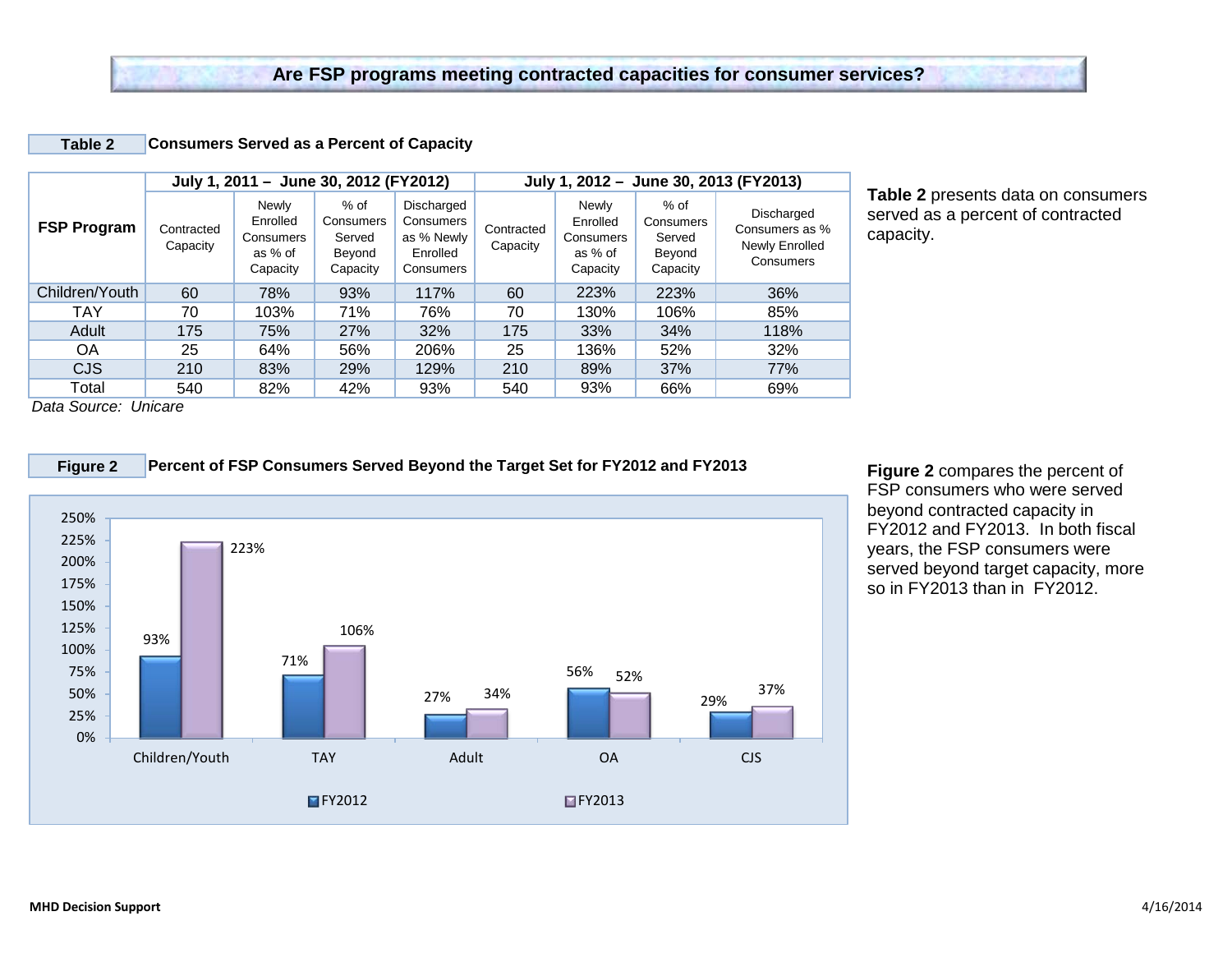**QUESTION 2a How do the FSP services impact FSP consumers with emergency psychiatric services?** 

| Table 3 | Unduplicated Consumers with EPS Admissions a Year Before and a Year After FSP Enrollment |
|---------|------------------------------------------------------------------------------------------|
|---------|------------------------------------------------------------------------------------------|

| <b>FSP Program</b> | Unduplicated<br>Consumers with EPS<br>Admissions a a Year<br>Before FSP<br>Enrollment | Unduplicated<br>Consumers with EPS<br>Admissions a Year<br>After FSP Enrollment | Change | % (-) Reduction $/$ (+)<br>Increase |
|--------------------|---------------------------------------------------------------------------------------|---------------------------------------------------------------------------------|--------|-------------------------------------|
| Children/Youth     | 11                                                                                    | 8                                                                               | $-3$   | $-27%$                              |
| <b>TAY</b>         | 28                                                                                    | 10                                                                              | -18    | -64%                                |
| Adult              | 76                                                                                    | 68                                                                              | -8     | $-11%$                              |
| OA                 | 9                                                                                     | 4                                                                               | $-5$   | $-56%$                              |
| <b>CJS</b>         | 48                                                                                    | 46                                                                              | $-2$   | $-4%$                               |
| Total              | 172                                                                                   | 136                                                                             | -36    | $-21%$                              |

**Table 3** shows that, overall, the percent of unduplicated consumers with EPS admissions a year after FSP declined by 21%.

*Data Source: Unicare*



**Figure 3 Total EPS Admissions a Year Before and a Year After FSP Enrollment**



**Figure 3** data shows that for Children/Youth FSP ,TAY FSP, Adult FSP, Older Adult FSP , and CJS FSP declined in the number of EPS admissions a year after FSP enrollment.

*Data Source: Unicare*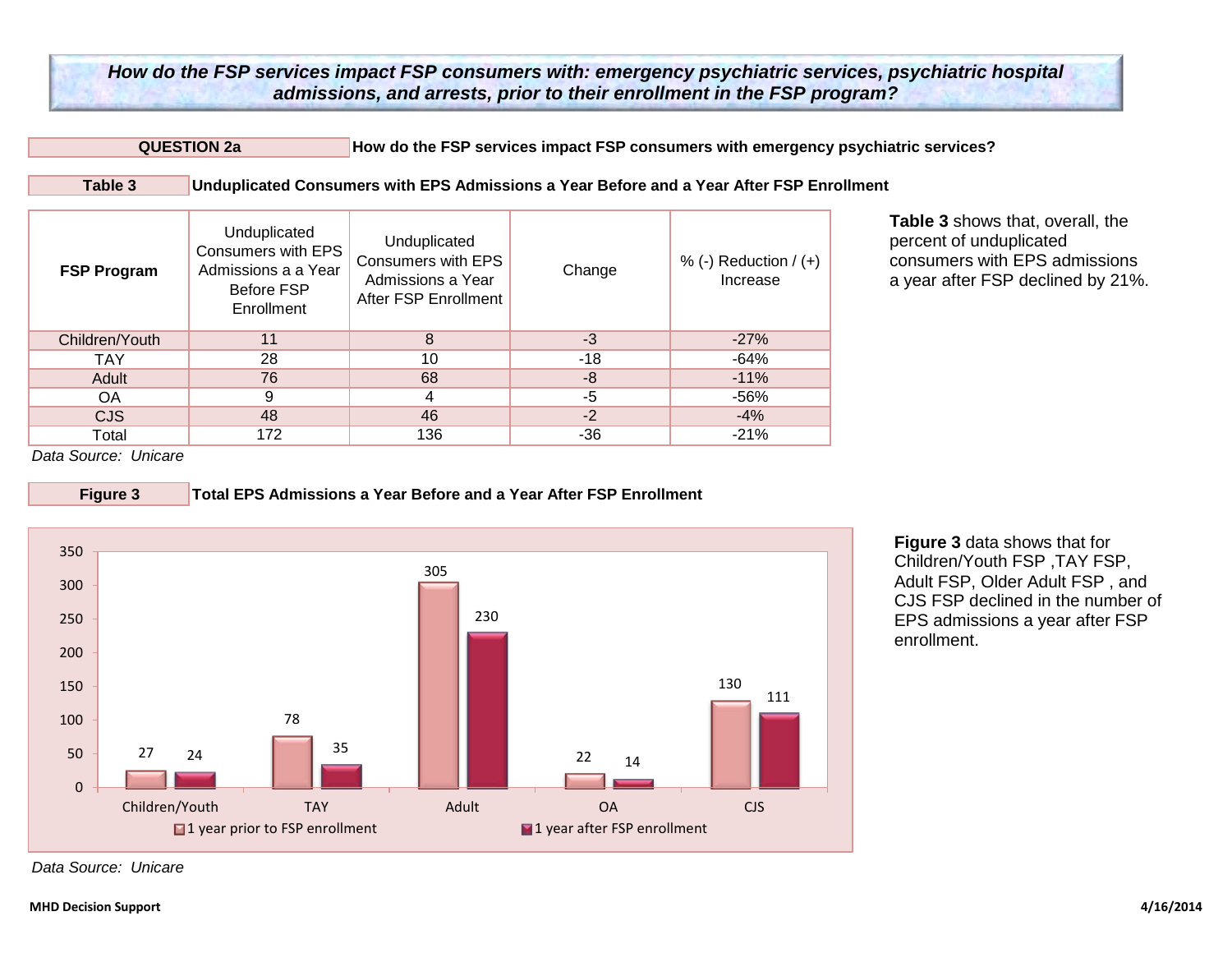**QUESTION 2b How do the FSP services impact FSP consumers with psychiatric hospital admissions?**

#### **Table 4 Unduplicated Consumers with BAP & Contracted Hospital Admissions Before and After FSP Enrollment**

| <b>FSP Program</b> | Unduplicated Consumers a<br>Year Before FSP<br>Enrollment | <b>Unduplicated Consumers a</b><br>Year After FSP Enrollment | Change | % (-) Reduction $/(+)$<br>Increase |
|--------------------|-----------------------------------------------------------|--------------------------------------------------------------|--------|------------------------------------|
| Children/Youth     |                                                           |                                                              | 0      | $0\%$                              |
| <b>TAY</b>         | 17                                                        | 6                                                            | -11    | $-65%$                             |
| Adult              | 62                                                        | 45                                                           | $-17$  | $-27%$                             |
| ΟA                 |                                                           |                                                              | -6     | $-86%$                             |
| <b>CJS</b>         | 31                                                        | 32                                                           |        | 3%                                 |
| Total              | 124                                                       | 91                                                           | -33    | $-27%$                             |

**Table 4** data shows an overall percentage decrease of 27% in unduplicated number of consumers in BAP and contracted hospital admissions a year after FSP enrollment .

*Data Source: Invision* 

#### **Table 5 Total BAP & Contracted Hospital Admissions a Year Before and a Year After FSP Enrollment\***

| <b>FSP Program</b> | Admissions a Year Before<br><b>FSP Enrollment</b> | Admissions a Year After<br><b>FSP Enrollment</b> | Change | % Reduction (-) / Increase |
|--------------------|---------------------------------------------------|--------------------------------------------------|--------|----------------------------|
| Children/Youth     | 16                                                |                                                  | 5      | 31%                        |
| <b>TAY</b>         | 29                                                | 16                                               | -13    | $-45%$                     |
| Adult              | 135                                               | 88                                               | $-47$  | $-35%$                     |
| ΟA                 | 11                                                |                                                  | -5     | $-45%$                     |
| <b>CJS</b>         | 71                                                | 54                                               | $-17$  | $-24%$                     |
| Total              | 262                                               | 185                                              | -77    | $-29%$                     |

**Table 5** data shows that admissions declined for TAY FSP, Adult FSP, and Older Adult FSP, between 24% and 45%. Children/Youth FSP increased to 31%. Overall, the reduction rate was 29%.

*Data Source: Invision*

\* a consumer can be admitted multiple times 1 year prior to and 1 year after FSP enrollment.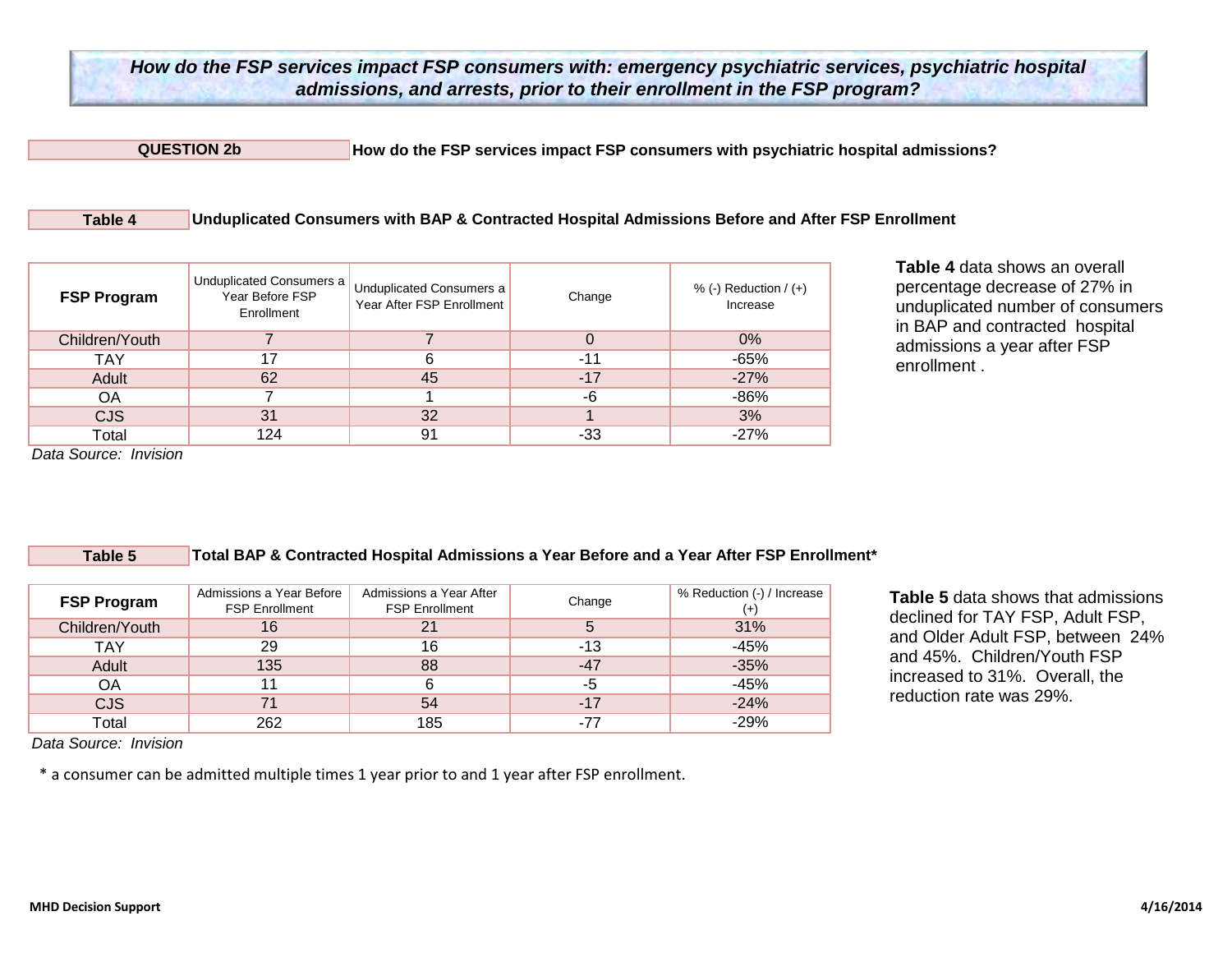

## *How do the FSP services impact FSP consumers with: emergency psychiatric services, psychiatric hospital*

**Figure 4 BAP & Contracted Hospital Admissions Before and After FSP Enrollment\*** 

**Figure 4** data shows a lower number of admissions, a year after FSP enrollment, for TAY FSP, Adult FSP, Older Adult FSP, and CJS FSP. Children/Youth FSP had a small increase.





**Figure 5** DCR data shows that the total number of self-reported consumer admissions is lower a year after FSP enrollment .

*Data Source: DCR.* \* a consumer can be admitted multiple times 1 year prior to and 1 year after FSP enrollment.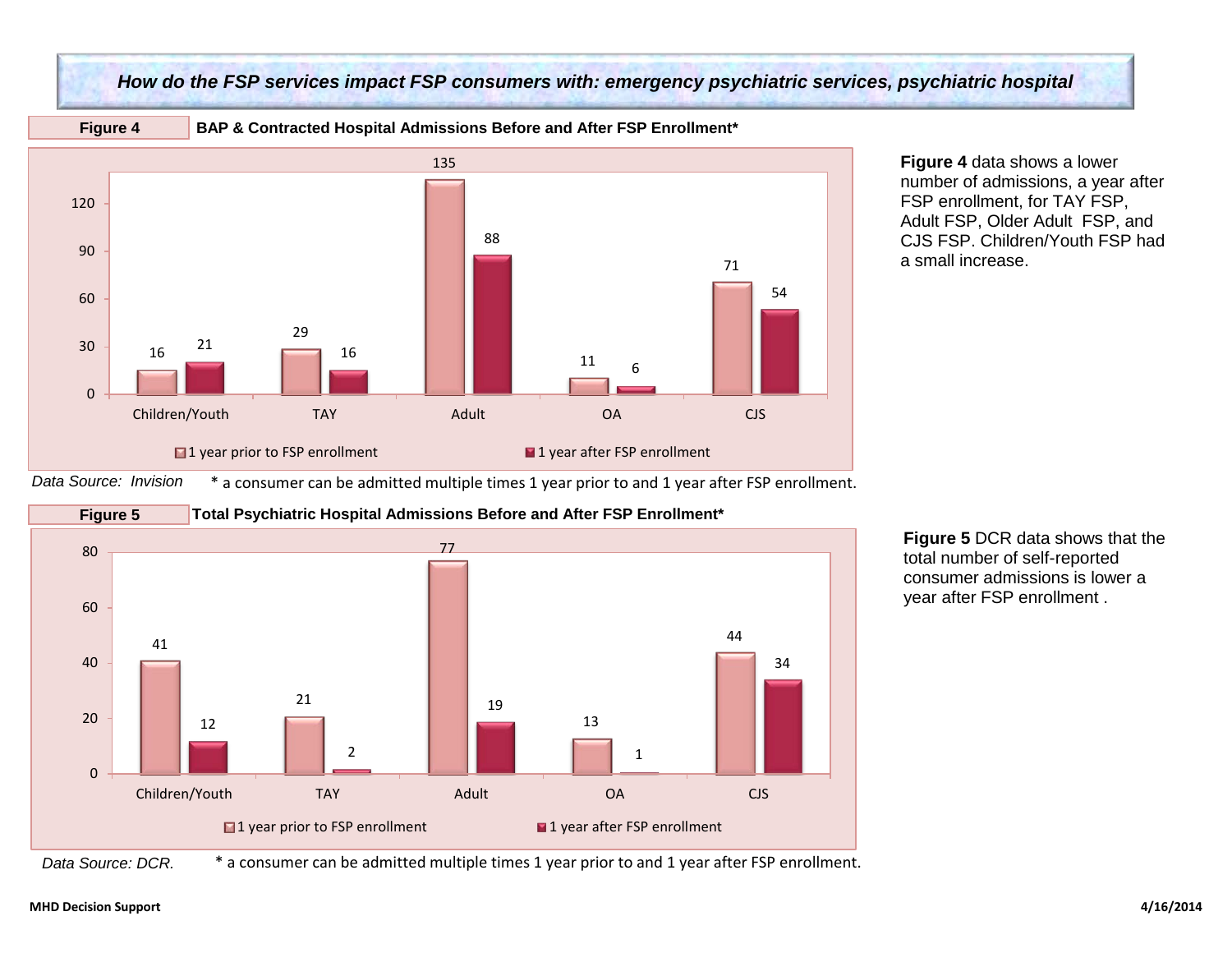#### **QUESTION 2c How do the FSP services impact FSP Consumers with arrests?**

**Total Arrests a Year Before and a Year After FSP Enrollment**

**Table 6 Self-Reported Unduplicated Consumers with Arrests a Year Before and a Year After FSP Enrollment**

| <b>FSP Program</b> | Total Number of Consumers with<br>Arrests a Year Before FSP<br>Enrollment | Total Number of<br>Consumers with Arrests a<br>Year After FSP Enrollment | Change | % (-) Reduction / (+) Increase |
|--------------------|---------------------------------------------------------------------------|--------------------------------------------------------------------------|--------|--------------------------------|
| Children/Youth     | 6                                                                         |                                                                          |        | 17%                            |
| TAY                |                                                                           |                                                                          |        | 100%                           |
| Adult              |                                                                           | ົ                                                                        | -1     | $-33%$                         |
| ΟA                 |                                                                           |                                                                          |        | 0%                             |
| <b>CJS</b>         | 33                                                                        | 28                                                                       | $-5$   | $-15%$                         |
| Total              | 46                                                                        | 45                                                                       | -1     | $-2%$                          |

**Table 6 DCR** data shows that the number of self-reported unduplicated consumers with arrests declined for Adult FSP and CJS FSP 15% and 33% respectively. Older Adult FSP remained unchanged at 0%. Child FSP and TAY FSP increased, 17% and 100% respectively. Overall the number of arrests declined by 2%.

*Data Source: DCR.*

**Figure 7**



**Figure 7** DCR data shows a lower number of self-reported total arrests, a year after FSP enrollment for Children/Youth FSP, TAY FSP, Adult FSP, Older Adult FSP, and CJS FSP.

*Data Source: DCR.*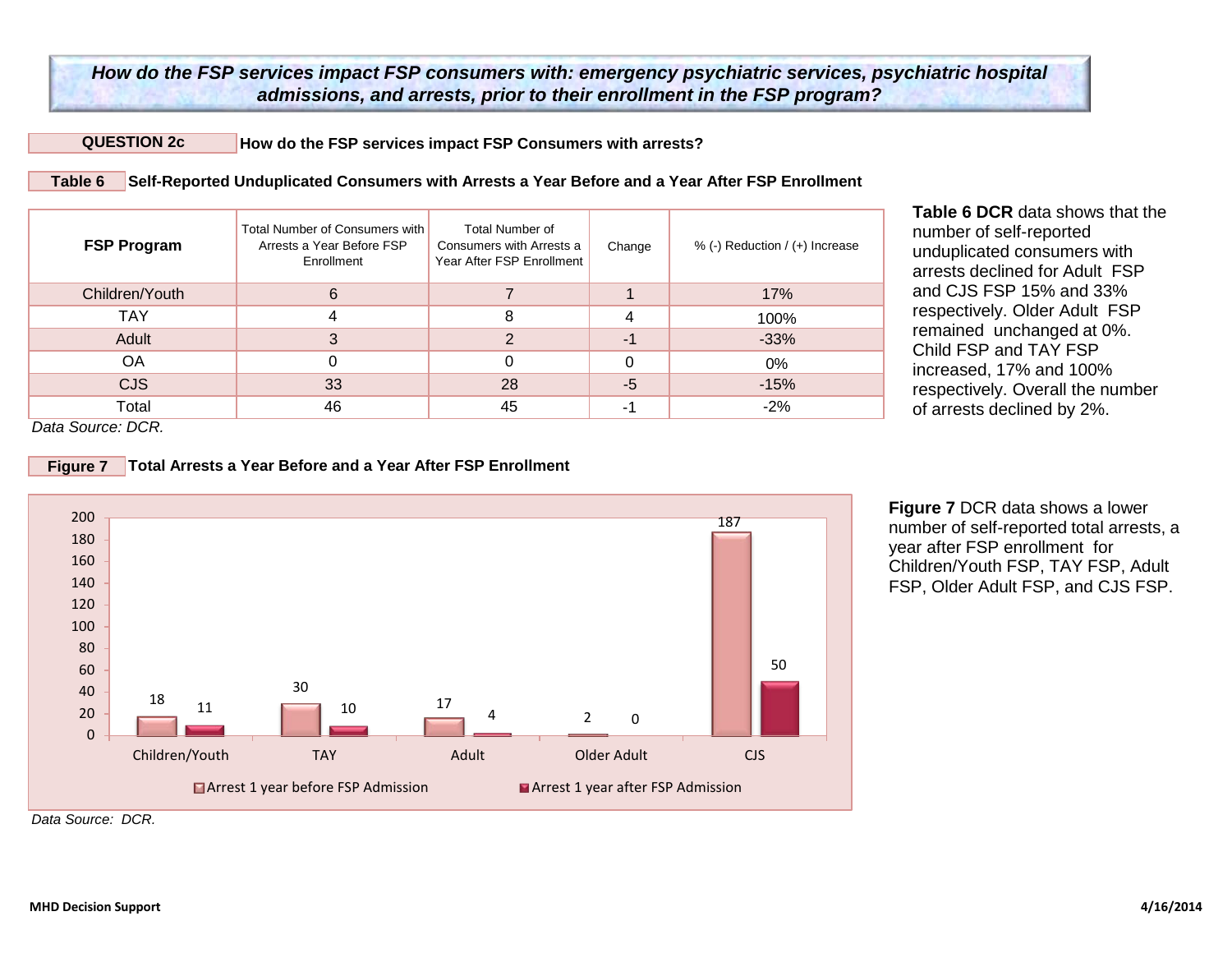**Table 8 Aggregate Percentage Increase/Reduction in Arrest Among FSP Consumers**

| <b>FSP Program</b> | % of Arrest (-) Reduction |
|--------------------|---------------------------|
| Children/Youth     | $-44%$                    |
| <b>TAY</b>         | $-67%$                    |
| Adult              | $-76%$                    |
| OΑ                 | $-100%$                   |
| <b>CJS</b>         | $-73%$                    |
| Total              | $-32%$                    |
| 0.1. 0 DOD         |                           |

*Data Source: DCR.*

**Table 8** percentages show that there was a reduction in the percentage of self-reported total arrests among Children/Youth FSP, TAY FSP, Adult FSP, Older Adult FSP, and CJS FSP consumers. There was no increase or reduction in Older Adult FSP.

Overall, there was a reduction of - 32% in self-reported total arrests a year after FSP enrollment.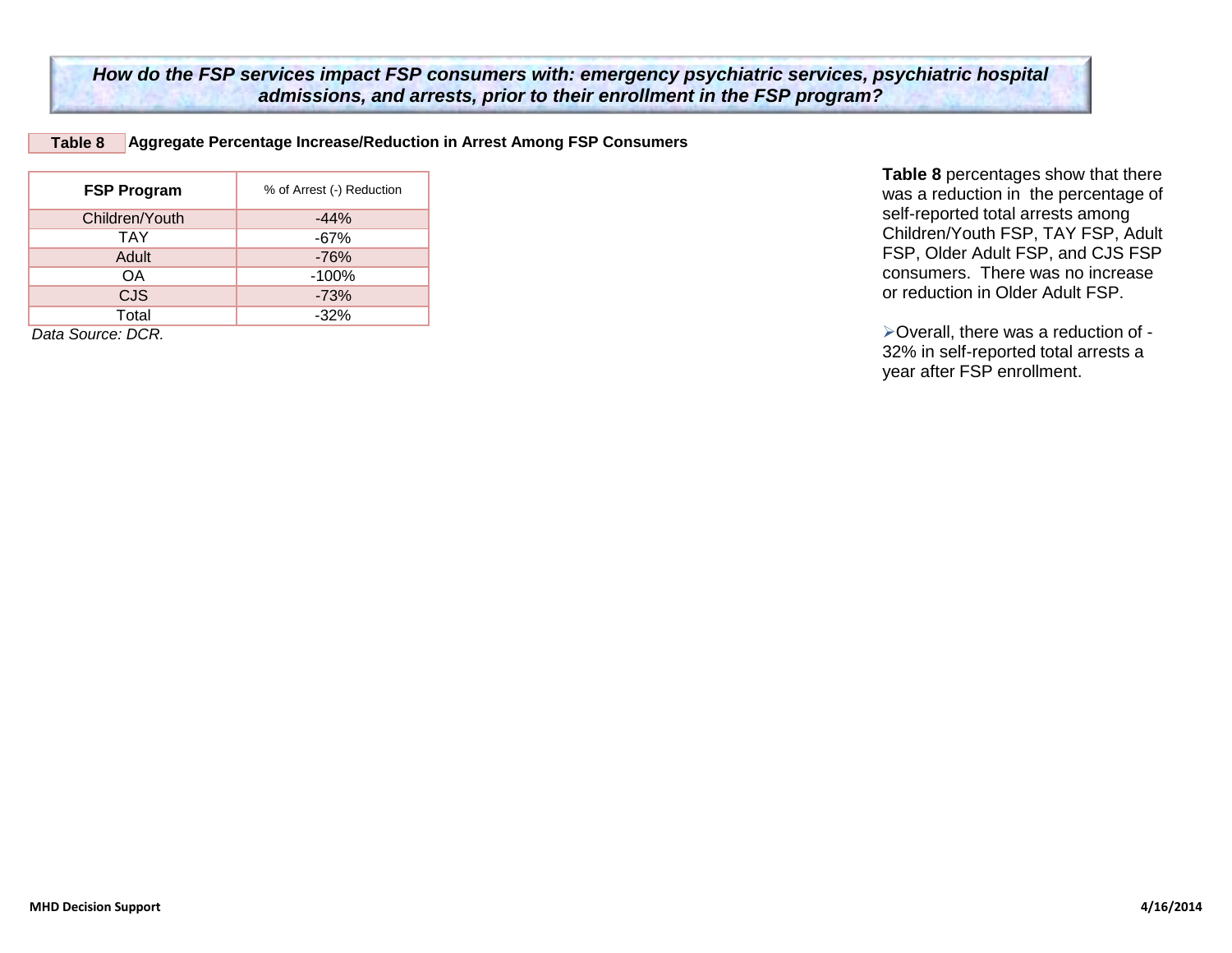#### **QUESTION 3**

**What happens to FSP consumers after their discharge from FSP services?**

#### **Table 9 Post-FSP Discharge Admissions**

| <b>FSP Program</b> | <b>EPS Admissions</b><br>After FSP Discharge | <b>BAP &amp; Contracted</b><br><b>Hospital Admissions</b><br>After FSP Discharge | <b>FSP Readmissions</b><br>After FSP Discharge | Other | None |
|--------------------|----------------------------------------------|----------------------------------------------------------------------------------|------------------------------------------------|-------|------|
| Children/Youth     |                                              | 0                                                                                |                                                | 72    | 11   |
| TAY                | 13                                           | 12                                                                               | 6                                              | 26    | 21   |
| Adult              | 53                                           | 19                                                                               | 9                                              | 51    | 31   |
| OA                 |                                              | 6                                                                                |                                                | 10    | 8    |
| <b>CJS</b>         | 139                                          | 77                                                                               | 117                                            | 114   | 32   |
| Total              | 212                                          | 114                                                                              | 140                                            | 273   | 103  |

**Table 9** shows data for FY2013 on the number of admissions to EPS, BAP & Contracted Hospitals, and FSP, after discharge from any of the FSP programs. "Other" refers to admission to other MHD programs after FSP discharge. "None" refers to FSP consumers who were not found in any County of Santa Clara MHD program, following FSP discharge.

*Data Source: Unicare.*

### **Table 10 Post-FSP Discharge Admissions as a Percentage of FSP Discharges**

| <b>FSP Program</b>   | EPS Admissions (%<br>of Unduplicated FSP<br>Consumers<br>Discharged) | <b>BAP &amp; Contracted</b><br><b>Hospital Admissions</b><br>(% of Unduplicated<br><b>FSP Consumers</b><br>Discharged) | <b>FSP Readmissions</b><br>(% of Unduplicated<br><b>FSP Consumers</b><br>Discharged) | <b>Unduplicated FSP</b><br>Consumers<br>Discharged |
|----------------------|----------------------------------------------------------------------|------------------------------------------------------------------------------------------------------------------------|--------------------------------------------------------------------------------------|----------------------------------------------------|
| Children/Youth       | 0%                                                                   | $0\%$                                                                                                                  | 13%                                                                                  | 55                                                 |
| <b>TAY</b>           | 5%                                                                   | 15%                                                                                                                    | 9%                                                                                   | 55                                                 |
| Adult                | 29%                                                                  | 83%                                                                                                                    | 21%                                                                                  | 42                                                 |
| <b>OA</b>            | 21%                                                                  | 14%                                                                                                                    | 7%                                                                                   | 14                                                 |
| <b>CJS</b>           | 27%                                                                  | 1%                                                                                                                     | 48%                                                                                  | 185                                                |
| Total<br>.<br>$\sim$ | 19%                                                                  | 13%                                                                                                                    | 31%                                                                                  | 351                                                |

**Table 10** data shows that, as a percent of unduplicated number of consumers disharged from FSP, EPS admissions were between 0% and 29%, for each of the FSP programs; BAP & Contracted Hospital admissions ranged from 0% to 83%; FSP readmissions from 7% to 48%.

*Data Source: Unicare.*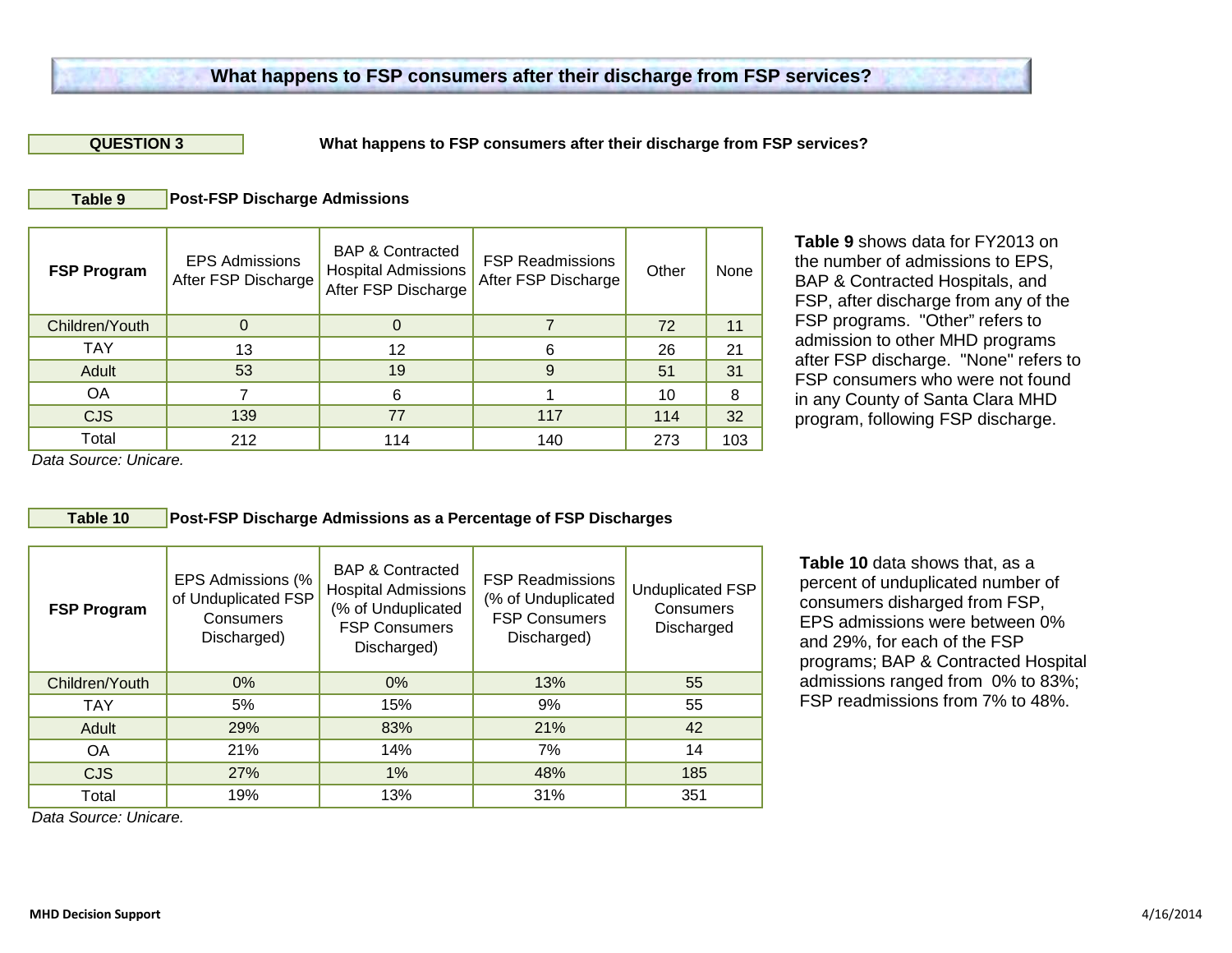## **What is the racial/ethnic profile of consumers being served by the FSP?**

**QUESTION 4 What is the racial/ethnic penetration rate among consumers being served by the FSP?** 



**White** 29% **Hispanic** 38% Black / African American 10% Asian/Pacific Islander 11% Native American 2% Mixed Race 1% Other Race 5% Unknown 4% **FY 2013**

*Data Source: Unicare* 

**Figure 8** shows the distribution of FSP consumers among the following five racial/ethnic groups : White, Hispanic, Black/African American, Asian/Pacific Islander and Native American. FSP consumers who did not identify themselves in any of the above groups were identified as either "Mixed Race," "Other Race" or "Unknown."

The racial/ethnic penetration rate among FSP consumers changed in FY2013, when compared with the penetration rate in FY2012:

> There was an decrease among White FSP consumers in FY2013 (29%) compared to FY2012 (33%).

**Extemperant of Hispanic FSP consumers increased,** albeit slightly (38% in FY2013 versus 35% in FY2012).

The Black/African American FSP consumers decreased , albeit slightly (10% in FY2013 and 11% FY2012.

The Native American FSP consumers also decreased , albeit slightly at (2% in FY2013 and 3% FY2012).

The Asian/Pacific Islander FSP consumers decreased also, albeit slightly (11% in FY2013 and 10% in FY2012.)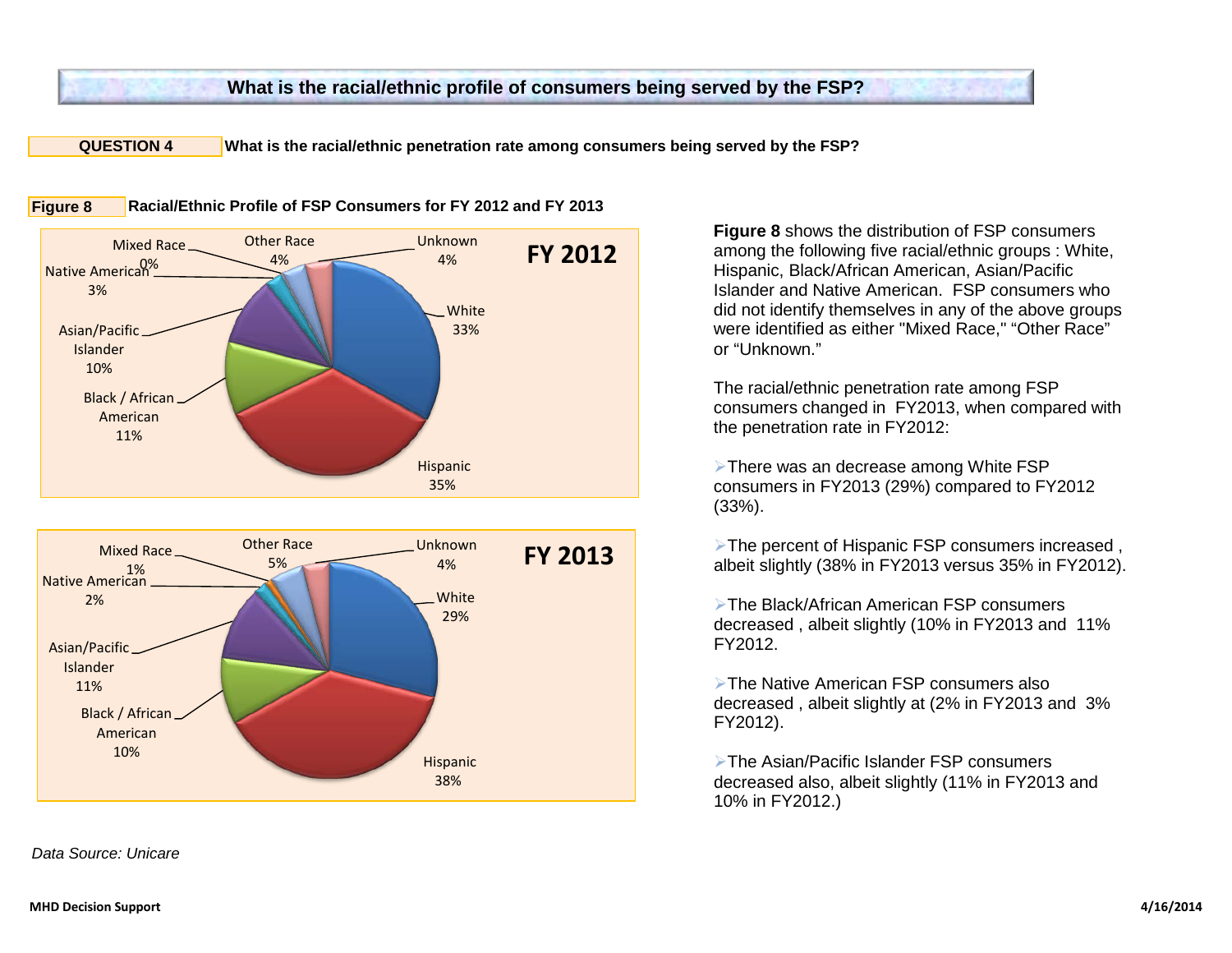# **Glossary: Santa Clara County Full Service Partnership Progress Report, FY2012/FY2013**

| <b>Term</b>                             | <b>Definition</b>                                                                                                                                                                                                                                                                                                                                                                                                                                                                                                                                                                                                                                                        |
|-----------------------------------------|--------------------------------------------------------------------------------------------------------------------------------------------------------------------------------------------------------------------------------------------------------------------------------------------------------------------------------------------------------------------------------------------------------------------------------------------------------------------------------------------------------------------------------------------------------------------------------------------------------------------------------------------------------------------------|
| A Year After FSP<br><b>Enrollment</b>   | One year (12 consecutive months) after a consumer was admitted to a Full Service Partnership (FSP) program.                                                                                                                                                                                                                                                                                                                                                                                                                                                                                                                                                              |
| A Year Before FSP<br><b>Enrollment</b>  | One year (12 consecutive months) before a consumer is admitted to a Full Service Partnership (FSP) program.                                                                                                                                                                                                                                                                                                                                                                                                                                                                                                                                                              |
| AB2034                                  | The Homeless and Mental Health legislation which establishes demonstration programs in California to reduce homelessness among people with mental illness,<br>identifying people released from prison and jail as one key component of the target population.                                                                                                                                                                                                                                                                                                                                                                                                            |
| <b>Active FSP</b><br><b>Consumers</b>   | Consumers who have been admitted to the FSP program and have not yet been discharged.                                                                                                                                                                                                                                                                                                                                                                                                                                                                                                                                                                                    |
| <b>Adult</b>                            | Ages 26-59 years old.                                                                                                                                                                                                                                                                                                                                                                                                                                                                                                                                                                                                                                                    |
| <b>Asian/Pacific</b><br><b>Islander</b> | The Census Bureau defines Asian as a person having origins in any of the original peoples of the Far East, Southeast Asia, or the Indian subcontinent including,<br>for example, Cambodia, China, India, Japan, Korea, Malaysia, Pakistan, the Philippine Islands, Thailand, and Vietnam. It includes 'Asian Indian,' 'Chinese',<br>'Filipino', 'Korean', 'Japanese', 'Vietnamese', and 'Other Asian'. Pacific Islander is a person having origins in any of the original peoples of Hawaii, Guam,<br>Samoa, or other Pacific Islands. It includes people who indicate their race as 'Native Hawaiian', 'Guamanian or Chamorro', 'Samoan', and 'Other Pacific Islander'. |
| <b>BAP</b>                              | Barbara Arons Pavilion (BAP) is a 50 bed acute (locked) facility located in the Santa Clara Valley Medical Center campus. It is one of two Acute Psychiatric<br>Service Programs of the Santa Clara Valley Health and Hospital System.                                                                                                                                                                                                                                                                                                                                                                                                                                   |
| <b>Black/African</b><br>American        | The Census Bureau defines Black/African American as a person having origins in any of the Black racial groups of Africa. It includes people who indicate their<br>race as 'Black or African American,' or provide written entries such as African American, Afro American, Kenyan, Nigerian, or Haitian.                                                                                                                                                                                                                                                                                                                                                                 |
| <b>Case Management</b>                  | The coordination of community services for mental health patients by a professional who is responsible for the assessment of need and implementation of care<br>plans.                                                                                                                                                                                                                                                                                                                                                                                                                                                                                                   |
| <b>Children/Youth</b>                   | Ages 0-15 years old.                                                                                                                                                                                                                                                                                                                                                                                                                                                                                                                                                                                                                                                     |
| <b>CJS</b>                              | The Criminal Justice System (CJS) is the system of practices and institutions of governments directed at upholding social control, deterring and mitigating crime,<br>or sanctioning those who violate laws with criminal penalties and rehabilitation efforts.                                                                                                                                                                                                                                                                                                                                                                                                          |
| <b>Community</b><br><b>Resources</b>    | A range of mental health services, which is available in Santa Clara County.                                                                                                                                                                                                                                                                                                                                                                                                                                                                                                                                                                                             |
| <b>Contracted</b><br>Capacity           | The expected number of consumers to be served by a mental health agency, based on its contract with the Santa Clara County Mental Health Department.                                                                                                                                                                                                                                                                                                                                                                                                                                                                                                                     |
| <b>CSS</b>                              | Community Services and Supports (CSS) refers to MHSA's System of Care Services, which is intended to differentiate the MHSA Community Services and<br>Supports from existing and previously existing System of Care programs funded at the Federal, State and Local governments.                                                                                                                                                                                                                                                                                                                                                                                         |
| <b>DCR</b>                              | The Data Collection and Reporting (DCR) database system is part of the State of California's Department of Mental Health Performance Outcomes & Quality<br>Improvement (POQI) system.                                                                                                                                                                                                                                                                                                                                                                                                                                                                                    |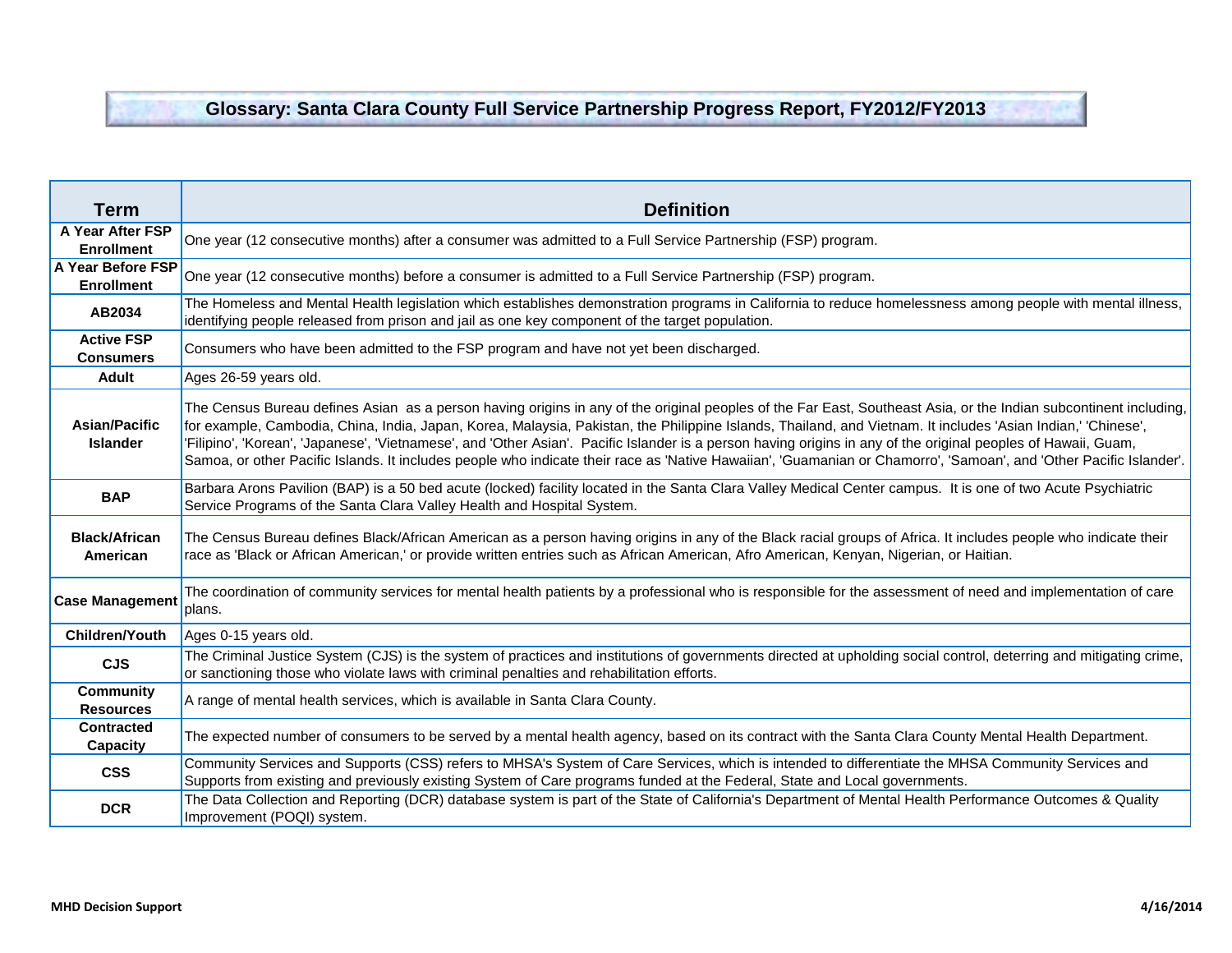## **Glossary: Santa Clara County Full Service Partnership Progress Report, FY2012/FY2013**

| Term                                           | <b>Definition</b>                                                                                                                                                                                                                                                                                                                                                                                                                                                                                                                                                                                             |
|------------------------------------------------|---------------------------------------------------------------------------------------------------------------------------------------------------------------------------------------------------------------------------------------------------------------------------------------------------------------------------------------------------------------------------------------------------------------------------------------------------------------------------------------------------------------------------------------------------------------------------------------------------------------|
| <b>Discharged FSP</b><br><b>Consumers</b>      | Consumers who have been transferred to a lower or higher level of care program, or who have been discharged from the mental health system.                                                                                                                                                                                                                                                                                                                                                                                                                                                                    |
| <b>Dually-Diagnosed</b>                        | Consumers who are diagnosed with both substance abuse and mental illness.                                                                                                                                                                                                                                                                                                                                                                                                                                                                                                                                     |
| <b>EPS</b>                                     | Emergency Psychiatric Services (EPS) is an outpatient psychiatric emergency and crisis stabilization program located in the Santa Clara Valley Medical Center<br>campus and is one of two Acute Psychiatric Service Programs of the Santa Clara Valley Health and Hospital System.                                                                                                                                                                                                                                                                                                                            |
| <b>FSP</b>                                     | Full Service Partnership.                                                                                                                                                                                                                                                                                                                                                                                                                                                                                                                                                                                     |
| FY2012                                         | The period between July 1, 2011 and June 30, 2012.                                                                                                                                                                                                                                                                                                                                                                                                                                                                                                                                                            |
| FY2013                                         | The period between July 1, 2012 and June 30, 2013.                                                                                                                                                                                                                                                                                                                                                                                                                                                                                                                                                            |
| Hispanic                                       | The Census Bureau defines Hispanic or Latino as a person of Cuban, Mexican, Puerto Rican, South or Central American or other Spanish culture or origin<br>regardless of race.                                                                                                                                                                                                                                                                                                                                                                                                                                 |
| <b>Invision</b>                                | The hospital information system used by the Santa Clara Valley Medical Center.                                                                                                                                                                                                                                                                                                                                                                                                                                                                                                                                |
| <b>ITWS</b>                                    | Information Tehnology Web Services of the State of California's Performance Outcomes & Quality Improvement (POQI) system.                                                                                                                                                                                                                                                                                                                                                                                                                                                                                     |
| <b>MHSA</b>                                    | Mental Health Services Act.                                                                                                                                                                                                                                                                                                                                                                                                                                                                                                                                                                                   |
| <b>Mixed Race</b>                              | Mixed Race describes people whose ancestries come from multiple races. Unlike the term biracial, which often is only used to refer to having parents or<br>grandparents of two different races, the term mixed race may encompass biracial people but can also include people with more than two races in their heritage.                                                                                                                                                                                                                                                                                     |
| <b>Native American</b>                         | The Census Bureau defines Native American as American Indian and Alask Native, a person having origins in any of the original peoples of North and South<br>America (including Central America) and who maintain tribal affiliation or community attachment.                                                                                                                                                                                                                                                                                                                                                  |
| <b>Newly Enrolled</b><br><b>Consumers</b>      | Consumers who have been newly admitted to the FSP program.                                                                                                                                                                                                                                                                                                                                                                                                                                                                                                                                                    |
| Number of<br><b>Consumers</b><br><b>Served</b> | The actual number of consumers served by Santa Clara County mental health and contracted programs.                                                                                                                                                                                                                                                                                                                                                                                                                                                                                                            |
| <b>OA</b>                                      | Older adults, ages 60 years old and above.                                                                                                                                                                                                                                                                                                                                                                                                                                                                                                                                                                    |
| <b>Other Race</b>                              | Other race includes all other responses not included in Asian/Pacific Islander, Black/African American, Hispanic, Mixed Race, Native American, Unkown, or<br>White.                                                                                                                                                                                                                                                                                                                                                                                                                                           |
| <b>Out of Home</b><br><b>Placement</b>         | Children are put in out-of-home placement when there has been confirmed abuse or neglect, or when a family is unable to care for its own children for a variety<br>of reasons (medical or mental condition of child or parent or child has significant behavior or emotional problems, etc.). Out-of-home placements are used in<br>conjunction with therapeutic intervention, parenting classes, and other tools to reach a permanent placement. A permanent placement is reached when a child is<br>reunified with his/her family or adopted. Foster care is the most common type of out-of-home placement. |